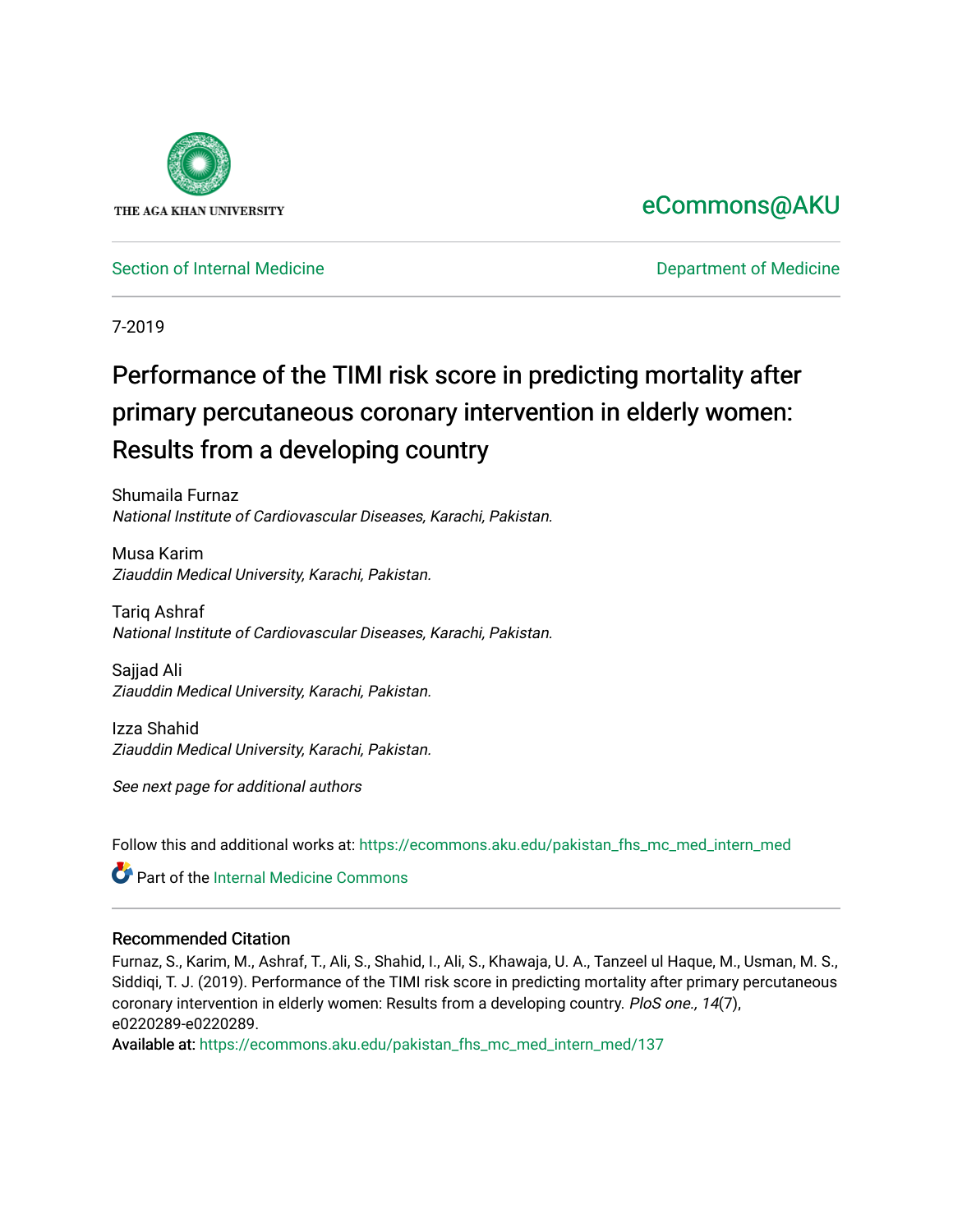#### Authors

Shumaila Furnaz, Musa Karim, Tariq Ashraf, Sajjad Ali, Izza Shahid, Sara Ali, Uzzam Ahmed Khawaja, Muhammad Tanzeel ul Haque, Muhammad Shariq Usman, and Tariq Jamal Siddiqi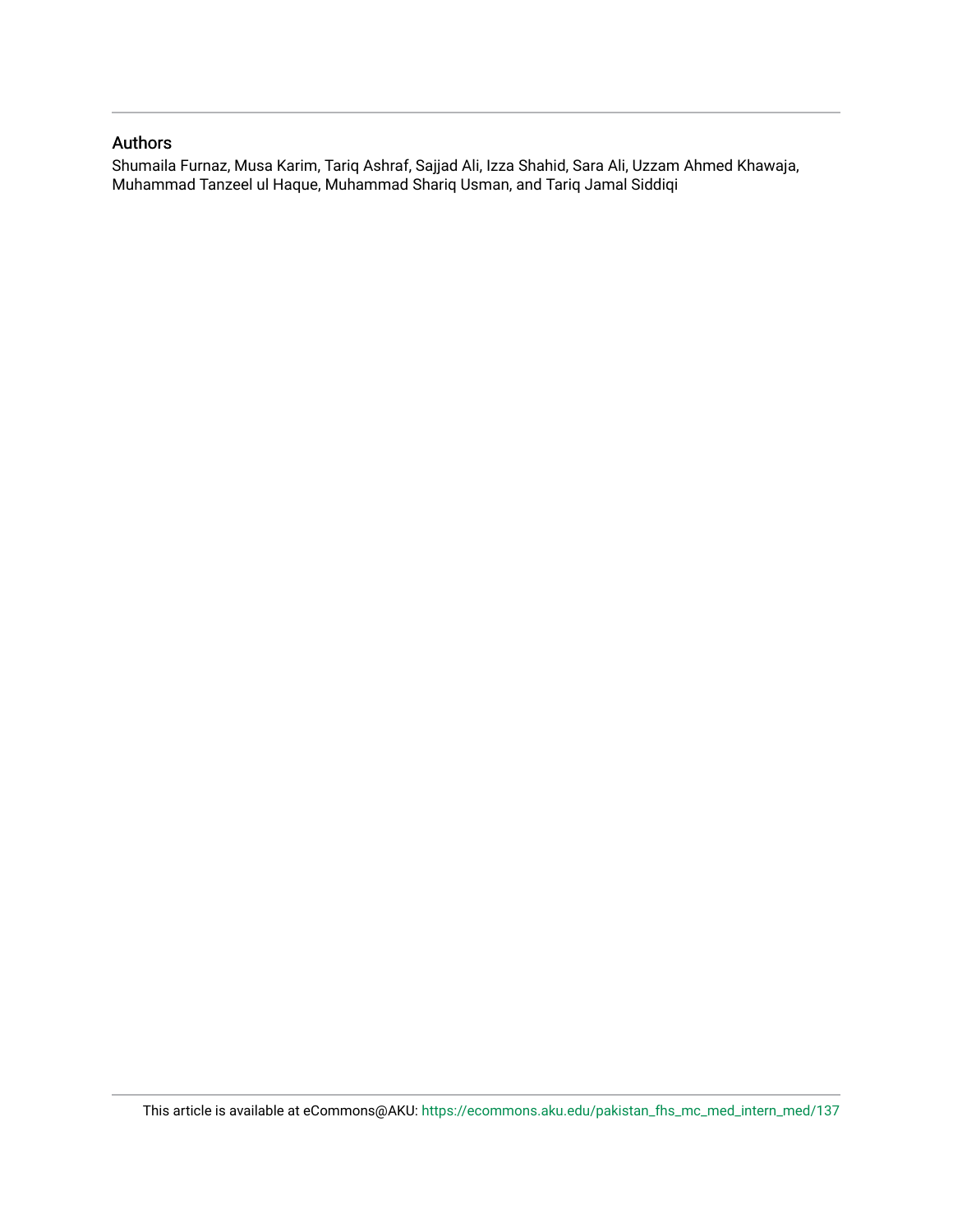

# **OPEN ACCESS**

**Citation:** Furnaz S, Karim M, Ashraf T, Ali S, Shahid I, Ali S, et al. (2019) Performance of the TIMI risk score in predicting mortality after primary percutaneous coronary intervention in elderly women: Results from a developing country. PLoS ONE 14(7): e0220289. [https://doi.org/10.1371/](https://doi.org/10.1371/journal.pone.0220289) [journal.pone.0220289](https://doi.org/10.1371/journal.pone.0220289)

**Editor:** Chiara Lazzeri, Azienda Ospedaliero Universitaria Careggi, ITALY

**Received:** March 20, 2019

**Accepted:** July 13, 2019

**Published:** July 25, 2019

**Copyright:** © 2019 Furnaz et al. This is an open access article distributed under the terms of the Creative Commons [Attribution](http://creativecommons.org/licenses/by/4.0/) License, which permits unrestricted use, distribution, and reproduction in any medium, provided the original author and source are credited.

**Data Availability Statement:** All relevant data are within the manuscript and its Supporting Information files.

**Funding:** The authors received no specific funding for this work.

**Competing interests:** The authors have declared that no competing interests exist.

RESEARCH ARTICLE

# Performance of the TIMI risk score in predicting mortality after primary percutaneous coronary intervention in elderly women: Results from a developing country

Shumaila Furnaz<sup>1</sup>, Musa Karim®<sup>1</sup>\*, Tariq Ashraf<sup>1</sup>, Sajjad Ali<sup>2</sup>, Izza Shahid<sup>2</sup>, Sara Ali<sup>3</sup>, **Uzzam Ahmed Khawaja4 , Muhammad Tanzeel ul Haque5 , Muhammad Shariq Usman5 , Tariq Jamal Siddiqi5**

**1** Department of Research, National Institute of Cardiovascular Diseases, Karachi, Pakistan, **2** Department of Medicine, Ziauddin Medical University, Karachi, Pakistan, **3** Department of Medicine, Aga Khan University, Karachi, Pakistan, **4** Department of Medicine, Jinnah Medical and Dental College, Karachi, Pakistan, **5** Department of Medicine, Dow University of Health Sciences, Karachi, Pakistan

\* mkarim.nicvd@gmail.com

# Abstract

# **Background**

Despite women undergoing primary percutaneous coronary intervention (PPCI) having a higher rate of adverse outcomes than men, data evaluating prognostic risk scores, especially in elderly women, remains scarce. This study was conducted to validate the predictive value of Thrombolysis in Myocardial Infarction (TIMI) risk score in elderly female patients.

# **Materials and methods**

This was a retrospective analysis of elderly (>65 years) female patients who underwent PPCI for ST-elevated myocardial infarction (STEMI) from October 2016 to September 2018. Patients' demographic details and elements of TIMI risk score including age, co-morbidities, Killip classification; weight, anterior MI and total ischemic time were extracted from hospital records. The primary outcome was in-hospital mortality and post-discharge mortality reported on telephonic follow-up.

# **Results**

A total of 404 elderly women with a median age of 70 years were included. The mean TIMI score was 5.25±1.45 with 40.3% (163) patients of TIMI score > 5. In-hospital mortality rate was 6.4% (26) and was found to be associated with TIMI score (p<0.001). The in-hospital mortality rate increased from 3.1% at TIMI score of 0–4 to 34.6% at the score of 8. On follow-up (16.43±7.40 months) of 211 (55.8%) patients, the overall mortality rate was 20.3%, and this was also associated with TIMI score (p<0.001). The mortality rate increased from 5.6% at the score of 0–4 to 54.5% at the score of 8. The predictive values (area under the curve) of TIMI risk score for in-hospital and post-discharge mortality were 0.709 (95% CI 0.591–0.827; p <0.001) and 0.689 (95% CI 0.608–0.770; p <0.001), respectively.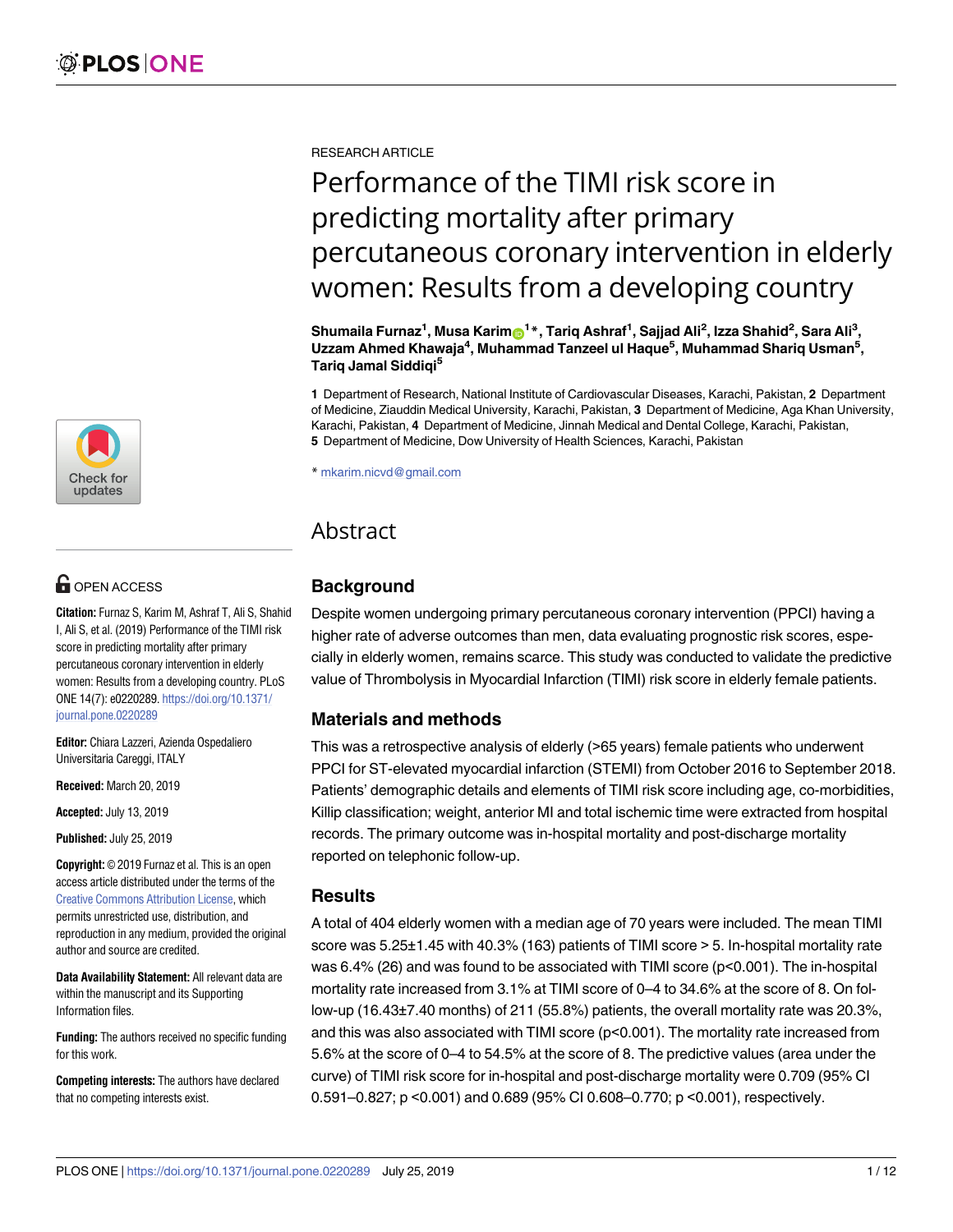#### <span id="page-3-0"></span>**Conclusion**

Increased adverse outcomes were observed with higher TIMI risk score for in hospital and post-discharge follow-up. Therefore, the prognostic TIMI risk score is a robust tool in predicting both in-hospital as well as post-discharge mortality in elderly females.

# **Introduction**

Primary percutaneous coronary intervention (PPCI) has played a significant role in reducing mortality rates in ST-segment elevation myocardial infarction (STEMI) patients [[1](#page-11-0)]. Despite being the best management strategy with a decrease in number of re-infarctions [\[2\]](#page-11-0), almost 10% of patients undergoing percutaneous coronary intervention (PCI) die within three years, [\[3](#page-11-0)] with women having a higher rate of adverse outcomes than men [[4\]](#page-11-0). A recent multicentre registry that included STEMI patients undergoing PPCI from 12 countries showed a remarkably higher 30-day mortality rate in women, as compared to men [[5](#page-12-0)]. Accurate post-PCI risk prediction in women is thus a necessity, to allow the delivery of appropriate therapeutic interventions to those at increased risk, and thus curtail mortality rates.

The 'Thrombolysis in myocardial Infarction (TIMI) risk score' is a risk stratification model which has been shown to accurately predict post-PCI mortality in both genders  $[6]$ , with the cstatistic value of 30-day mortality ranging from 0.72–0.84 [\[7–9\]](#page-12-0). However, data evaluating the usefulness of the TIMI risk score in the South Asian population remains scarce. The validation of this risk score in the South Asian population is essential given the differences in genetics, lifestyle, and healthcare delivery in comparison to developed nations. Moreover, elderly patients with Acute Coronary Syndrome (ACS) are poorly analysed and underrepresented in clinical trials [\[10\]](#page-12-0).

Given that 1 in 4 middle aged adults present with evidence of coronary artery disease (CAD) in Pakistan [[11](#page-12-0)], we aimed to determine the predictive value of TIMI risk score and its prognostic significance; to profile the risk of mortality of elderly females who underwent PPCI in the largest 'cardiac care center' of the country.

#### **Methods**

#### **Data source**

This retrospective analysis was conducted in the department of adult cardiology, National Institute of Cardiovascular Diseases (NICVD), Karachi, Pakistan. Records of patients diagnosed with STEMI undergoing PPCI from October 2016 to September 2018 were obtained from the institutional database. Study was conducted after the approval of ethical review committee of NICVD (approval number: ERC-13/2019). Data in the database was anonymised before accessing them as per the institutional protocol. Written informed consent regarding the use of the use of a patient's hospital records for research purposes was taken from all patients before the procedure. Data of patients who refused consent was excluded. Verbal consent was obtained at the time of telephonic follow-up.

#### **Study population**

Female patients of *>* 65 years of age who were diagnosed with STEMI and subsequently underwent PPCI between October 2016 and September 2018 were included in the study. Only the first PPCI was included. Patients with missing data on patient sex, age, contact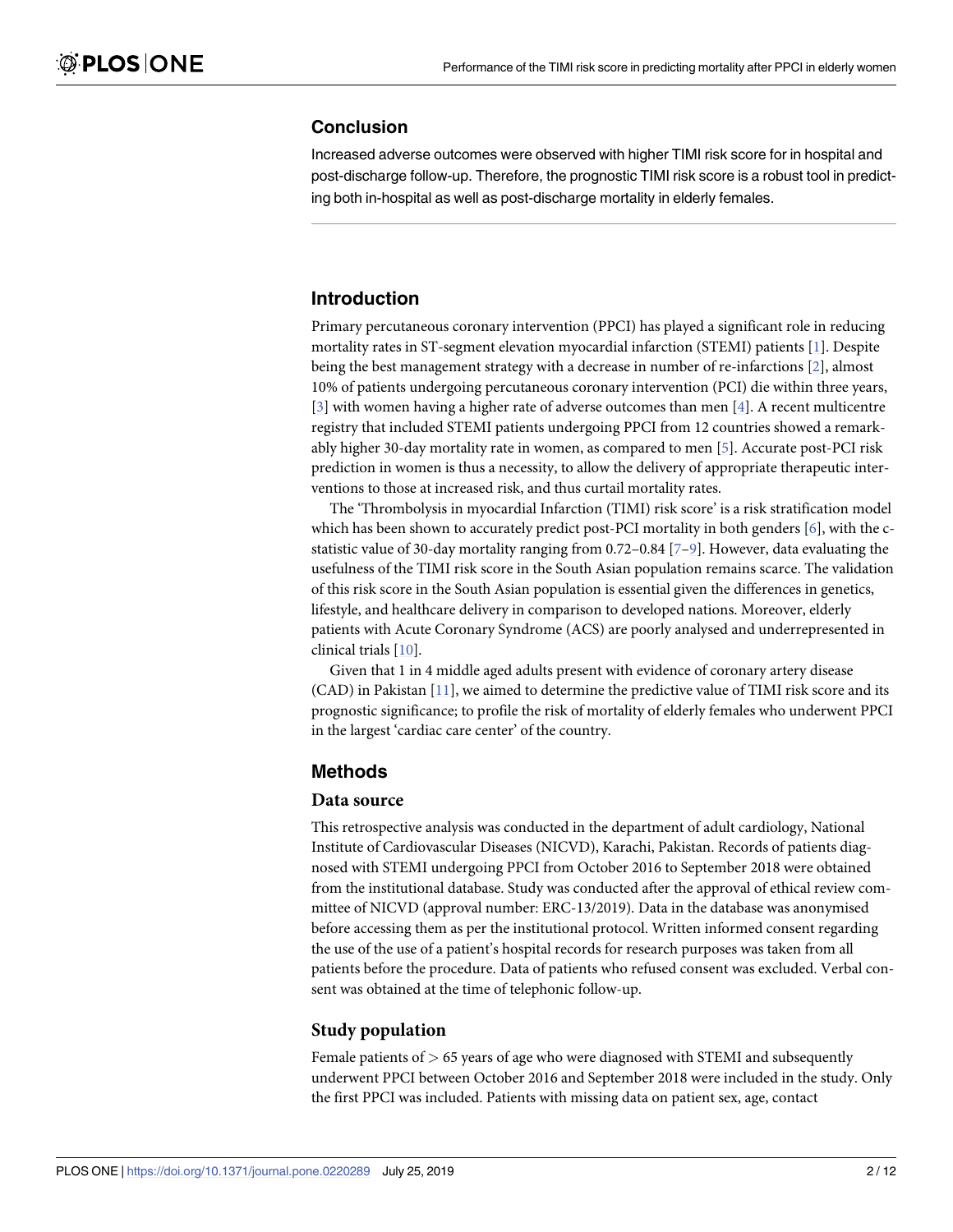information, immediate outcome, in-hospital death or loss to follow-up were excluded from the analysis. Sample size for the study was calculated with an expected area under the curve (AUC) of 0.84 for TIMI risk score among women [\[7\]](#page-12-0). At 95% confidence level, and 5% margin of error, the minimum required sample size for the study was calculated to be 158 patients.

#### **Data collection/demographic details**

Patients' demographic details including age and sex, baseline characteristics, history of smoking, co-morbidities including history of documented hypertension or diabetes mellitus, positive family history of coronary artery disease, contact information and angiographic characteristics were recorded. Status of diabetes mellitus and hypertension was determined based on self-report or use of anti-diabetic or antihypertensive medication since past 6 months. A patient was classified as a 'smoker' if she acknowledged the habit at the time of enrolment, or had a history of smoking 10 or more cigarettes per day for at least 1 year. Follow up was obtained by contacting the patients or their relatives by telephone in order to record the study outcome variables.

#### **TIMI score**

The following variables of the TIMI risk score were of concern: age, systolic blood pressure, diabetes, hypertension or angina, heart rate, Killip classification, weight, anterior MI and time to treatment. Time to treatment was defined as time from symptom onset to first balloon inflation. The calculation of the modified TIMI score is shown in Table 1 [[6\]](#page-12-0).

#### **Outcomes**

The primary outcome of interest was the in-hospital mortality, defined as death of any cause within hospital stay of index procedure. A telephonic follow-up was made and self-reported (or attendant reported) incidence of post discharge mortality, re occurrence of MI, re-intervention, Coronary Artery Bypass Graft (CABG) surgery, and Transient Ischemic Attack (TIA) were recorded.

| <b>Serial</b>  | Variable                           | Level and score                                               |
|----------------|------------------------------------|---------------------------------------------------------------|
| $\mathbf{1}$   | Age                                | $<65$ years [0]<br>65 to 74 years $[-2]$<br>$>$ 75 years [+3] |
| $\overline{2}$ | Diabetes, hypertension, or angina  | No [0]<br>$Yes [+1]$                                          |
| 3              | Systolic blood pressure < 100 mmHg | No [0]<br>Yes $[+3]$                                          |
| $\overline{4}$ | Heart rate $> 100$ bpm             | No [0]<br>Yes $[+2]$                                          |
| 5              | Killip Class II-IV                 | No [0]<br>Yes $[+2]$                                          |
| 6              | Weight $< 67 kg$                   | No [0]<br>Yes $[+1]$                                          |
| 7              | Anterior ST elevation or LBBB      | No [0]<br>$Yes [+1]$                                          |
| 8              | Time to treatment $>$ 4 hours      | No [0]<br>Yes $[+1]$                                          |

**Table 1. Thrombolysis in myocardial infarction (TIMI) risk score calculation [[6\]](#page-12-0).**

<https://doi.org/10.1371/journal.pone.0220289.t001>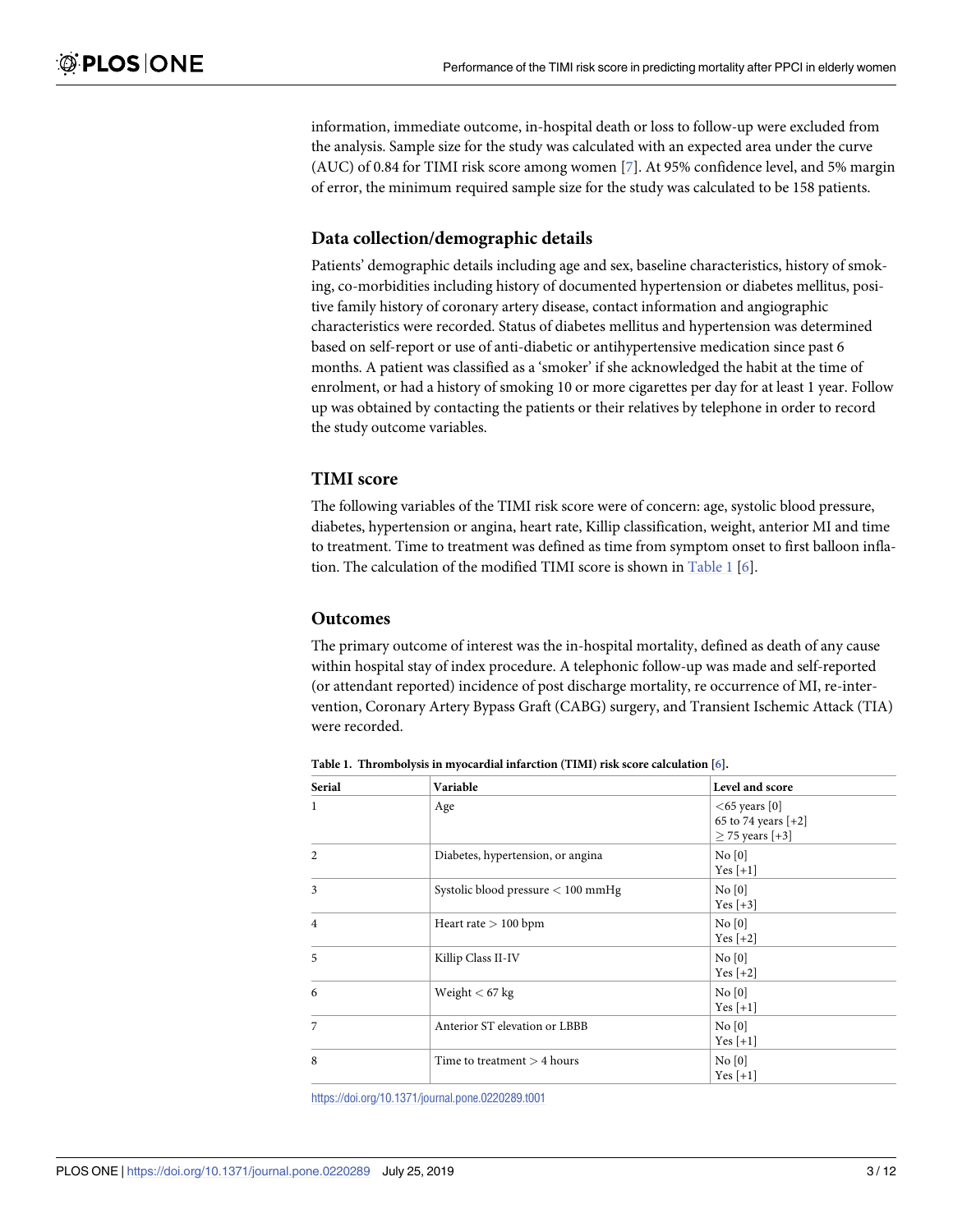#### <span id="page-5-0"></span>**Data analysis**

IBM SPSS Statistics for Windows, Version 21.0. (IBM Corp., Armonk, NY, US) was used for the analysis of data. The Kolmogorov-Smirnov test was applied to the examine the normality of the continuous variables such as age (years), symptom onset to ER arrival time (min), ER to Lab (min), total Ischemic time (min), and TIMI risk score and appropriate mean  $\pm$  SD or median [interquartile range (IQR)] were calculated. The categorical baseline and clinical characteristics were compared with study outcome by applying chi-square test, and the Mann-Whitney U test was performed to assess the TIMI risk score by study outcome. Univariate and multivariate logistic regression analysis were performed for the assessment of the association of TIMI risk score as well as other baseline characteristics of the patients, with post-procedure mortality. The results of the logistic regression analysis were expressed as an odds ratio (OR) along with 95% confidence interval (CI). The predictive value was determined using area under the curve (AUC) of receiver operating characteristic curve (ROC) of TIMI risk score with in-hospital mortality as state variable. The optimal cut-off value of TIMI risk score was determined by computing the Youden Index and patients were stratified based on optimal cut-off and in-hospital mortality and post discharge short term outcomes were compared between the patient groups. P-value less than or equal to 0.05 was considered statistically significant.

#### **Results**

A total of 404 elderly ( $\geq$ 65 years) women undergoing PPCI for STEMI were included in this study. Median age of the patients was 70 [75–65] years with 29.2% (118) of the patients aged 75 years and above. Other than advanced age, other risk factors included hypertension (281 patients; 69.6%), diabetes (160 patients; 39.6%) and smoking (17 patients; 4.2%). The median time duration from symptoms onset to the arrival to emergency room was 240 [360–134.5] minutes and the median time from ER arrival to Cath lab activation was 70 [115–50] minutes. In 68.3% (276) patients, PPCI was performed after more than 4 hours of symptoms onset. More than two-thirds, 72.8% (294), of patients in our study were diagnosed with multi-vessel disease LAD occlusion in 49.8% (201) and RCA occlusion in 39.9% (161) patients. The mean TIMI score was  $5[6-4]$  $5[6-4]$  $5[6-4]$  with 40.3% (163) patients with TIMI score of more than 5 and post procedure in-hospital mortality rate of 6.4% (26). Risk profile and disease severity of the patient by post procedure in-hospital status are presented in [Table](#page-6-0) 2.

Significantly higher proportion of patients who died during the index hospitalization, versus those who were discharged alive, had clinical presentation of Killip Class II-IV (42.3% (11) vs. 14.8%(56); p*<*0.001), systolic blood pressure (SBP) of less than 100 mmHg (34.6% (9) vs. 5.6%(21); p*<*0.001), and heart rate (HR) of more than 100 bpm (26.9% (7) vs. 11.4%(43); p*<*0.019). Moreover, the TIMI risk score was significantly higher among patients who did not survive as compared to those who survived (6.5 [8–5] vs. 5 [6–4]; p*<*0.001). The univariate and multivariate logistic regression analysis for in-hospital mortality are presented in [Table](#page-7-0) 3.

The predictive value, area under the curve (AUC) of receiver operating characteristic curve (ROC), of TIMI risk score for in-hospital mortality was found to be 0.709 (95% CI 0.591– 0.827; p *<*0.001). Based on the Youden Index the optimal cut-off value of TIMI risk score was found to be 6 with sensitivity of 69.2%, specificity of 61.6%, and overall accuracy of 62.1%. The receiver operating characteristic curve (ROC) of TIMI risk score for in-hospital mortality and short-term mortality are presented in [Fig](#page-7-0) 1.

Telephonic follow-up was successfully conducted for 212 (56.1%) out of 378 survived patients [\(Fig](#page-8-0) 2) and the mean duration of follow-up was  $16.43 \pm 7.40$  months ranging between 4 to 27 months. Outcomes included post discharge mortality rate of 20.3% (43/212), re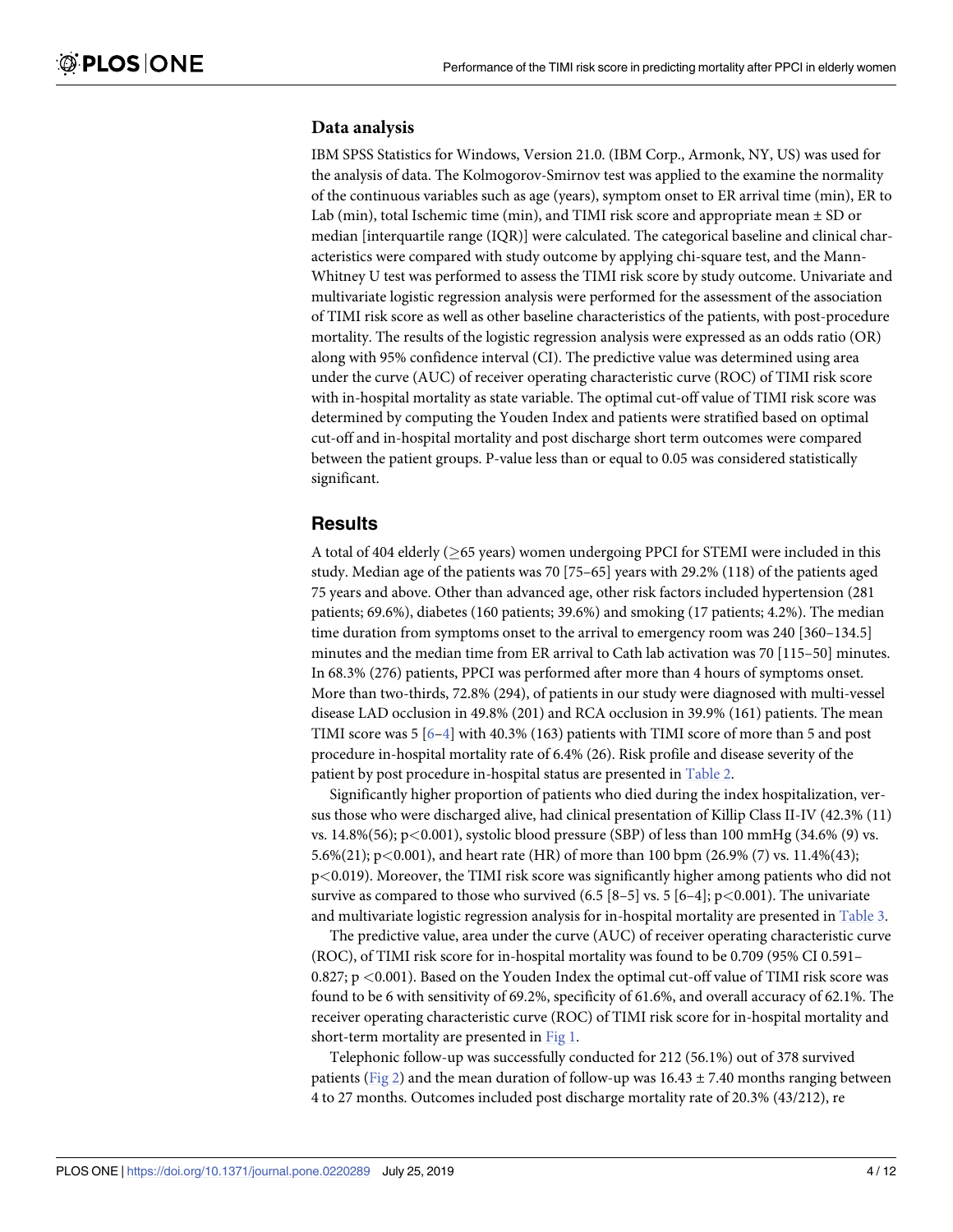| Characteristics                | Total           | <b>In-hospital Status</b> |                 |             |
|--------------------------------|-----------------|---------------------------|-----------------|-------------|
|                                |                 | Survived                  | Expired         | p-value     |
| Total                          | 404             | 378                       | 26              |             |
| <b>Risk Profile</b>            |                 |                           |                 |             |
| Age (years)                    | 70 [75-65]      | 70 [75-65]                | 70.5 [75-67]    | 0.18        |
| Symptom onset to ER time (min) | 240 [360-134.5] | 240 [360-134]             | 246 [600-135]   | 0.329       |
| ER to Lab (min)                | 70 [115-50]     | 70 [113-50]               | $73.5$ [151-50] | 0.617       |
| Total Ischemic time (min)      | 320 [486-219.5] | 314 [475-217]             | 370 [630-245]   | 0.316       |
| 65 to 74 years                 | 286 (70.8%)     | 270 (71.4%)               | 16(61.5%)       | 0.283       |
| $\geq$ 75 years                | 118 (29.2%)     | 108 (28.6%)               | 10 (38.5%)      | 0.283       |
| Weight $> 67$ kg               | 227 (56.2%)     | 211 (55.8%)               | 16(61.5%)       | 0.569       |
| Killip class II-IV             | $67(16.6\%)$    | 56 (14.8%)                | 11 (42.3%)      | ${<}0.001*$ |
| Diabetes                       | 160 (39.6%)     | 147 (38.9%)               | 13 (50%)        | 0.262       |
| Hypertension                   | 281 (69.6%)     | 267 (70.6%)               | 14 (53.8%)      | 0.071       |
| Smoking                        | 17 (4.2%)       | $16(4.2\%)$               | $1(3.8\%)$      | 0.924       |
| $SBP<100$ mmHg                 | 30 (7.4%)       | $21(5.6\%)$               | $9(34.6\%)$     | ${<}0.001*$ |
| Heart Rate $(HR) > 100$ bpm    | 50 (12.4%)      | 43 (11.4%)                | $7(26.9\%)$     | $0.019*$    |
| Treatment time $>$ 4 hours     | 276 (68.3%)     | 256 (67.7%)               | 20 (76.9%)      | 0.329       |
| Anterior ST Elevation or LBBB  | 158 (39.1%)     | 148 (39.2%)               | 10 (38.5%)      | 0.944       |
| <b>TIMI Risk Score</b>         | $5[6-4]$        | $5[6-4]$                  | $6.5$ [8-5]     | ${<}0.001*$ |
| <b>Disease Severity</b>        |                 |                           |                 |             |
| Number of vessels involved     |                 |                           |                 |             |
| Single vessel diseased (SVD)   | 110 (27.2%)     | 107 (28.3%)               | 3(11.5%)        | 0.063       |
| Two vessels diseased (2VD)     | 137 (33.9%)     | 128 (33.9%)               | $9(34.6\%)$     | 0.937       |
| Three vessels diseased (3VD)   | 157 (38.9%)     | 143 (37.8%)               | 14 (53.8%)      | 0.105       |
| <b>Culprit Artery</b>          |                 |                           |                 |             |
| <b>LAD</b>                     | 201 (49.8%)     | 187 (49.5%)               | 14 (53.8%)      | 0.666       |
| <b>RCA</b>                     | 161 (39.9%)     | 153 (40.5%)               | 8 (30.8%)       | 0.328       |
| CX                             | $41(10.1\%)$    | 37 (9.8%)                 | $4(15.4\%)$     | 0.36        |
| LM                             | $1(0.2\%)$      | $1(0.3\%)$                | $0(0\%)$        | 0.792       |

<span id="page-6-0"></span>[Table](#page-5-0) 2. Risk profile and disease severity of elderly women underwent primary PCI for STEMI by in-hospital status.

p-values are computed based on chi-square test or Mann Whitney U test �significant at 5%

<https://doi.org/10.1371/journal.pone.0220289.t002>

occurrence of MI in 20.8% (44/212), re-intervention in 12.7% (27/212), CABG surgery in 5.7% (12/212), and transient ischemic attack (TIA) w 8.0% (17/212) of the patients.

Age and TIMI risk score were found to be independent predictors of post-discharge mortality with adjusted odds ratios of 1.1 [1.04–1.17] and 1.55 [1.18–2.05] respectively. The univariate and multivariate logistic regression analysis for post-discharge mortality are presented in [Table](#page-8-0) 4.

Similarly, the predictive value, the area under the curve (AUC) of receiver operating characteristic curve (ROC), of TIMI risk score for post discharge mortality was found to be 0.689 (95% CI 0.608–0.770; p *<*0.001). The optimal cut-off value of 6 showed the sensitivity of 60.5%, specificity of 65.7%, and overall accuracy of 64.6%. The baseline TIMI risk score was found to be significantly associated with in-hospital as well as post discharge short term mortality (Chi-square test p-value *<*0.001). In-hospital mortality rate was 3.1% at TIMI score of 0–4 and rose up to 34.6% at the TIMI score of 8, however, due to a very small base size of seven patients in-hospital mortality rate at TIMI score of *>*8 was not aligned with the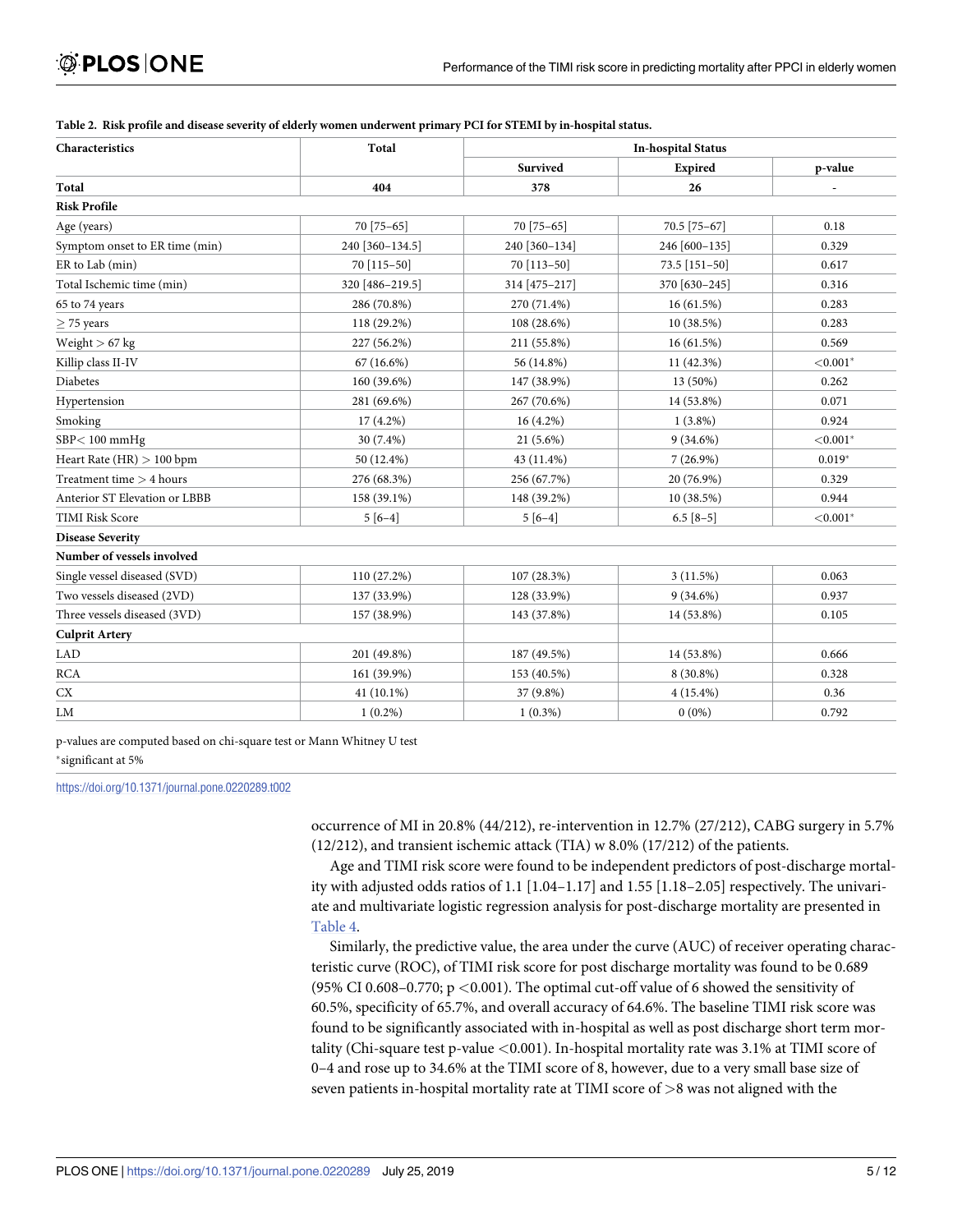| Characteristics                    | Unadjusted         |             | Adjusted           |                          |
|------------------------------------|--------------------|-------------|--------------------|--------------------------|
|                                    | OR [95% CI]        | p-value     | OR [95% CI]        | p-value                  |
| Age (years)                        | $1.04$ [0.98-1.1]  | 0.183       |                    |                          |
| Total Ischemic time > 4 hours      | $1.59$ [0.62-4.06] | 0.333       |                    | $\overline{\phantom{a}}$ |
| Systolic blood pressure < 100 mmHg | $9[3.59-22.58]$    | ${<}0.001*$ | $5.06$ [1.69-15.1] | $0.004*$                 |
| Heart Rate $> 100$ bpm             | $2.87$ [1.14-7.22] | $0.025*$    | 1.46 [0.49-4.34]   | 0.497                    |
| Weight $> 67$ kg                   | $1.27$ [0.56-2.86] | 0.57        |                    |                          |
| KILLIP class II-IV                 | $2.05$ [1.36-3.11] | ${<}0.001*$ | 2.07 [0.62-6.93]   | 0.239                    |
| Diabetes                           | $1.57$ [0.71-3.48] | 0.266       |                    |                          |
| Hypertension                       | $0.49$ [0.22-1.08] | 0.077       | ٠                  | ٠                        |
| Smoking                            | $0.91$ [0.12-7.1]  | 0.924       |                    |                          |
| Anterior ST Elevation or LBBB      | $0.97$ [0.43-2.2]  | 0.944       |                    | ٠                        |
| Multivessel disease                | 3.03 [0.89-10.29]  | 0.076       |                    |                          |
| <b>TIMI Risk Score</b>             | $1.71$ [1.31-2.22] | ${<}0.001*$ | $1.17$ [0.78-1.76] | 0.452                    |

#### <span id="page-7-0"></span>**[Table](#page-5-0) 3. Predictors of in-hospital mortality.**

#### Dependent variable: In-hospital mortality �significant at 5%

#### <https://doi.org/10.1371/journal.pone.0220289.t003>

increment. Similarly, post discharge short term mortality rate was 5.6% at TIMI score of 0–4 and rose up to 54.5% at TIMI score of 8. In-hospital and post discharge mortality rate by baseline TIMI risk score are presented in [Table](#page-9-0) 5.

A similar association was again seen with a higher mortality rate among the patients with TIMI risk score  $\geq 6$  of 11.0% (18/163) vs. 3.3% (8/241), p = 0.001, in patients with TIMI risk





<https://doi.org/10.1371/journal.pone.0220289.g001>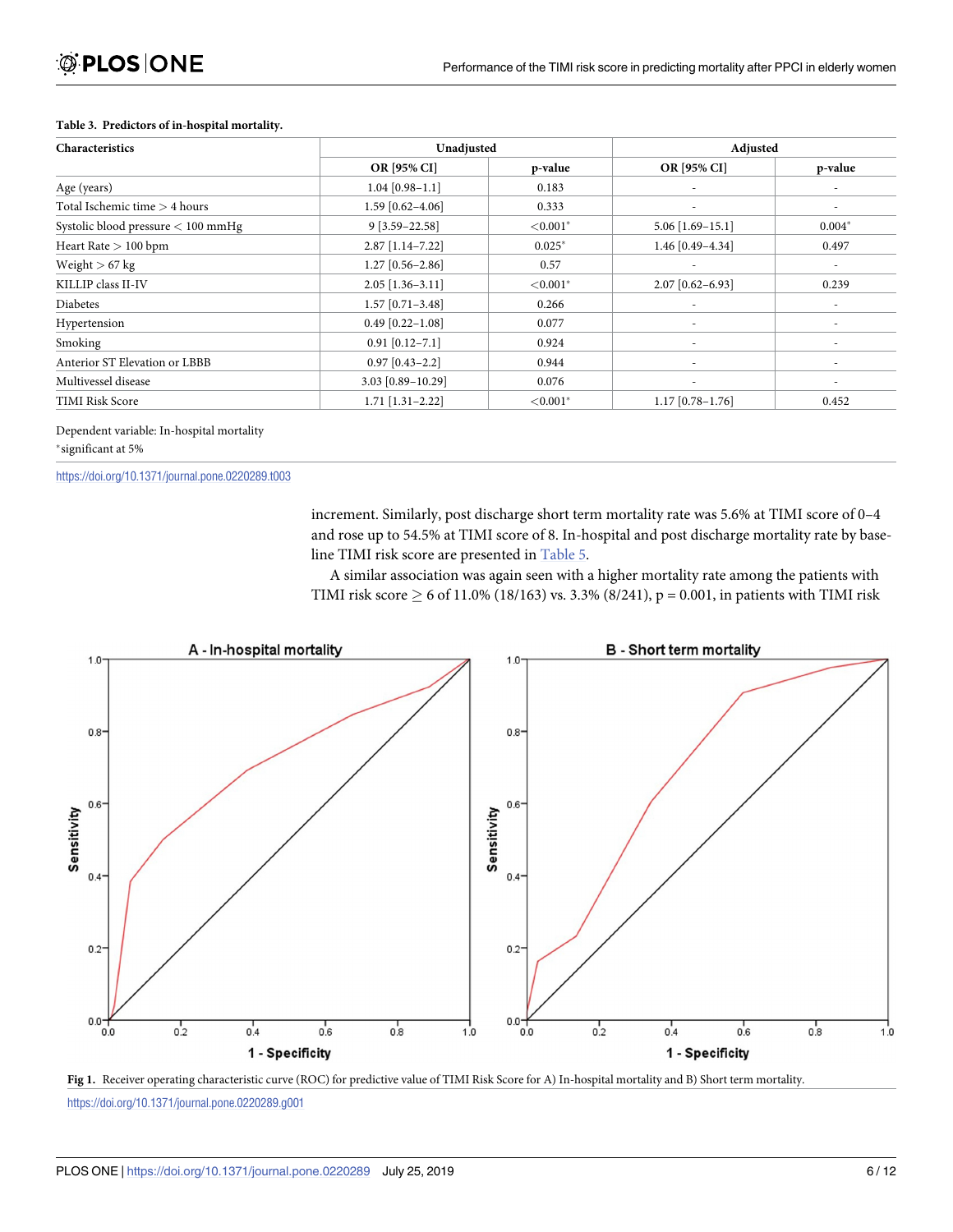<span id="page-8-0"></span>

#### **[Fig](#page-5-0) 2. Flowchart of number of patients analyzed.**

<https://doi.org/10.1371/journal.pone.0220289.g002>

#### **[Table](#page-6-0) 4. Predictors of post-discharge mortality.**

| Characteristics                      | Unadjusted         |             | Adjusted                 |                          |
|--------------------------------------|--------------------|-------------|--------------------------|--------------------------|
|                                      | OR [95% CI]        | p-value     | OR [95% CI]              | p-value                  |
| Age (years)                          | $1.13$ [1.06-1.19] | ${<}0.001*$ | $1.1$ [1.04-1.17]        | $0.001*$                 |
| Total Ischemic time $>$ 4 hours      | 2.03 [0.91-4.51]   | 0.084       | ٠                        |                          |
| Systolic blood pressure $< 100$ mmHg | $1.51$ [0.38-5.95] | 0.556       | $\overline{\phantom{a}}$ | ۰                        |
| Heart Rate $> 100$ bpm               | $1.63$ [0.63-4.2]  | 0.311       | ٠                        |                          |
| Weight $> 67$ kg                     | $1.59$ [0.8-3.16]  | 0.186       | ٠                        |                          |
| KILLIP class II-IV                   | $1.83$ [0.8-4.19]  | 0.153       | $\overline{\phantom{a}}$ |                          |
| Diabetes                             | $1.1$ [0.56-2.16]  | 0.791       | ٠                        |                          |
| Hypertension                         | $0.99$ [0.46-2.14] | 0.985       | ۰                        |                          |
| Smoking                              | $2.04$ [0.49-8.5]  | 0.329       | ٠                        |                          |
| Anterior ST Elevation or LBBB        | $1.95$ [0.99-3.84] | 0.052       | ٠                        | $\overline{\phantom{a}}$ |
| Multivessel disease                  | $1.35$ [0.62-2.94] | 0.455       | ٠                        | ٠                        |
| <b>TIMI Risk Score</b>               | $1.69$ [1.3-2.19]  | ${<}0.001*$ | $1.55$ [1.18-2.05]       | $0.002*$                 |

#### Dependent variable: Post discharge mortality

�significant at 5%

<https://doi.org/10.1371/journal.pone.0220289.t004>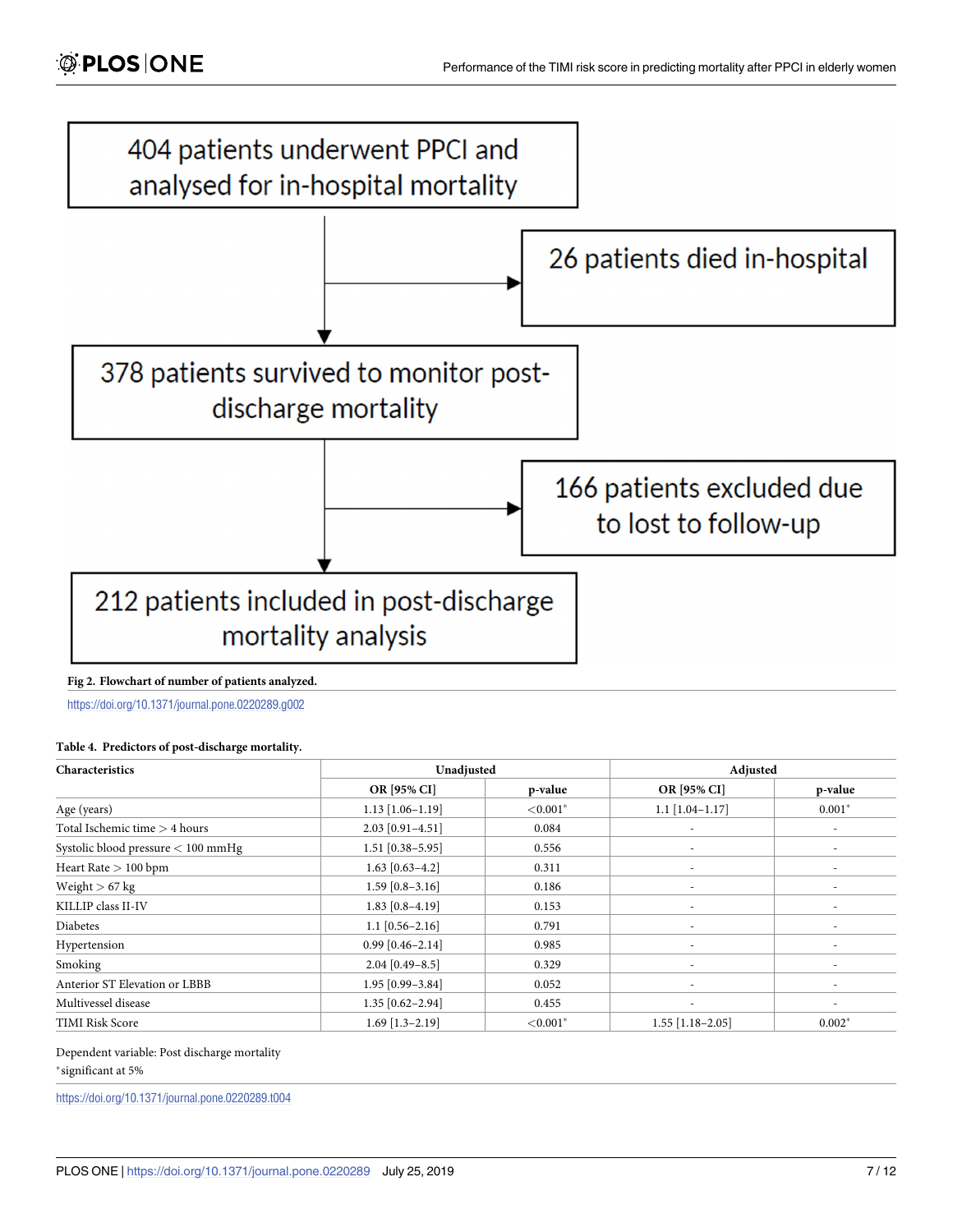| TIMI-Expected 30 Days Mortality |                   | <b>In-hospital Mortality</b> |               | <b>Post Discharge Mortality</b> |               |
|---------------------------------|-------------------|------------------------------|---------------|---------------------------------|---------------|
| <b>TIMI</b>                     | Expected          | Base $(N)$                   | Mortality (%) | Base $(N)$                      | Mortality (%) |
| $0 - 4$                         | $0.8 - 7.3\%$     | 127                          | $4(3.1\%)$    | 72                              | $4(5.6\%)$    |
|                                 | 12%               | 114                          | $4(3.5\%)$    | 56                              | 13 (23.2%)    |
| 6                               | 16%               | 93                           | $5(5.4\%)$    | 51                              | $16(31.4\%)$  |
|                                 | 23%               | 37                           | $3(8.1\%)$    | 21                              | 3(14.3%)      |
|                                 | 27%               | 26                           | $9(34.6\%)$   |                                 | 6(54.5%)      |
| > 8                             | 36%               |                              | $1(14.3\%)$   |                                 | $1(100\%)$    |
| Total                           | $13.5 \pm 6.94\%$ | 404                          | $26(6.4\%)$   | 212                             | 43 (20.3%)    |

#### <span id="page-9-0"></span>**[Table](#page-7-0) 5. In-hospital and post discharge mortality rate by baseline TIMI risk score.**

Total expected 30 days mortality was calculated as average of expected 30 days mortality of individual patients

<https://doi.org/10.1371/journal.pone.0220289.t005>

score of less than 6. Similarly, post discharge mortality rate was 31% (26/84) in patients with score  $\geq$  6 vs. 13.3% (17/128), p = 0.001 in patients with TIMI score less than 6. Comparison of in-hospital mortality and post discharge short term outcomes by TIMI score-based grouping of patients was presented in Table 6.

#### **Discussion**

The burden of acute coronary syndrome is gaining increasing significance as the number of older population in Pakistan is gradually increasing. Mortality rate in elderly STEMI patients remains considerably higher as compared to younger patients [\[12\]](#page-12-0), especially in women undergoing PPCI [[7](#page-12-0)]. Evidence based therapies for elderly female STEMI patients are considerably underutilized, despite older women having worse prognosis than men [\[13](#page-12-0),[14](#page-12-0)].

Our current study evaluated in-hospital mortality as well as post discharge mortality rate. We analysed overall in-hospital mortality rate of 6.4% which is in contrast to the rate observed in previous studies (which ranges from 19% to 34%)  $[15-17]$ . Several variables were significantly related to in-hospital mortality such as Killip Class II-IV, Heart rate *>* 100bpm, systolic blood pressure *<*100 mmHg and TIMI risk score *>* 6 which was consistent with previous observations [\[7,18\]](#page-12-0). However, in contrast to previously published data [[15](#page-12-0)], diabetes and

|                       | Table 6. Comparison of in-hospital mortality and post discharge short term outcomes by TIMI score-based |
|-----------------------|---------------------------------------------------------------------------------------------------------|
| grouping of patients. |                                                                                                         |
|                       |                                                                                                         |

| <b>Outcomes</b>                    | <b>TIMI Risk Score</b> | p-value    |          |
|------------------------------------|------------------------|------------|----------|
|                                    | <b>TIMI 0-5</b>        | TIMI > 6   |          |
| Base                               | 241                    | 163        |          |
| In-hospital mortality              | $8(3.3\%)$             | 18 (11.0%) | $0.001*$ |
| Post Discharge short term outcomes |                        |            |          |
| Base                               | 128                    | 84         |          |
| Mortality                          | $17(13.3\%)$           | 26 (31%)   | $0.001*$ |
| Re occurrence of MI                | $21(16.4\%)$           | 23 (27.4%) | 0.053    |
| Re-intervention                    | 15(11.7%)              | 12 (14.3%) | 0.583    |
| CABG                               | 9(7%)                  | $3(3.6\%)$ | 0.286    |
| Transient ischemic attack (TIA)    | $7(5.5\%)$             | 10 (11.9%) | 0.091    |

P-values are based on Chi-square Test

\*significant at 5%

<https://doi.org/10.1371/journal.pone.0220289.t006>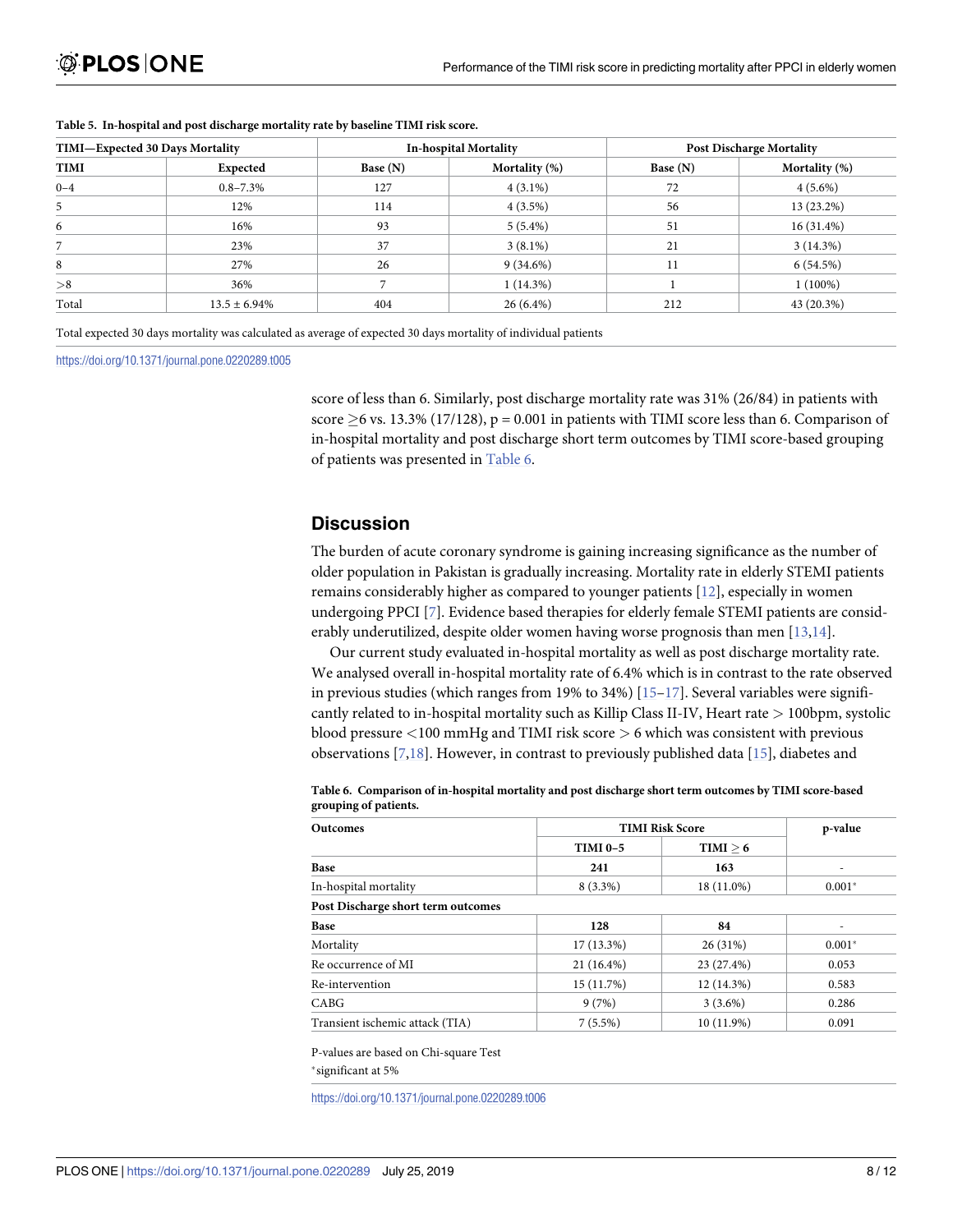<span id="page-10-0"></span>hypertension were not significantly correlated to in-hospital mortality in the multivariate analysis.

Post discharge mortality rate at an average of 1 year was analysed to be 20.3% which is less than the rate reported from other similar studies (which range from 33 to 50.7% [[19,20\]](#page-12-0)). Almost one-fifth of those discharged suffered from another MI during the follow up period, suggesting that those with a baseline TIMI score of 6 or higher were likely to experience reoccurrence of MI and thus, have a greater likelihood of increased mortality.

We concluded that the TIMI risk score is highly predictive of in hospital and post-discharge mortality with a c-statistics of 0.709 and 0.689 respectively.

In our study, out of 404 patients who underwent PPCI, 40.3% ( $n = 163$ ) were identified as high risk (TIMI Score  $> 6$ ) after the procedure. Stratification before the procedure, or while monitoring the follow up of high risk patients can also aid in deciding the appropriate intervention where an early triage may distinguish an invasive strategy which might significantly reduce mortality.

Thune et al. in the DANish trial in Acute Myocardial Infarction-2 (DANAMI-2) stratified patients according to TIMI score: 25% of patients were high risk (TIMI  $>$ 5). After a 3 year follow-up, there was a remarkable reduction of mortality in patients who underwent primary PCI over thrombolytic therapy in high-risk group (25% mortality for PCI vs. 32.6% for fibrinolysis,  $p = 0.02$ ) with no significant difference in low-risk patients (8% for PCI vs. 5.6% for fibrinolysis,  $p = 0.11$ )  $[22]$  $[22]$  $[22]$ .

Moreover, the importance of stratification and TIMI score can also be judged from our analysis where post-discharge mortality was at least two times more (30.9%) in patients discerned as high risk when compared to those in the low risk strata (13.2%) further implying the need to have better targeted treatment and early management of those identified at an increased risk.

This confirms that TIMI risk score can be used as an early risk stratification tool to identify patients in which early therapeutic interventions could improve long term survival outcome, hence improving patient care. Since TIMI solely relies on objective assessment, it may particularly be important in female patients who often present with atypical symptoms, no chest pain and non-diagnostic ECGs, making diagnosis difficult [[21](#page-12-0)].

Furthermore, our findings can also be beneficial for clinicians where an existing validated risk tool provides an inexpensive method to evaluate patients. This is particularly useful for a developing country like Pakistan where majority of the population is catered by publicly funded health-care system which is already limited in scope [[23](#page-13-0)].

#### **Limitations**

Although bias was tried to be kept to a minimum, there are various limitations in this study that should be considered. Firstly, we did not analyse short term 30-day mortality. Comparing short term with long term post discharge mortality could have given a better prediction of the accuracy of TIMI risk score. Secondly, large cohorts from multiple settings are ideal to assess the validity of risk scores. Our analysis was only subjected to a small cohort from one cardiac care centre of the country therefore, our results may not be applicable to different hospital settings and patient population. Thirdly, loss-to-follow up data was large where post discharge mortality could only be compared in 212 patients as compared to the 404 patients that underwent PPCI. Fourthly, we only analysed all-cause mortality. Lastly, as no data regarding medication and adherence to the prescribed therapies were observed, therefore, potential confounding impact of these cannot be ruled out. Although TIMI score is validated for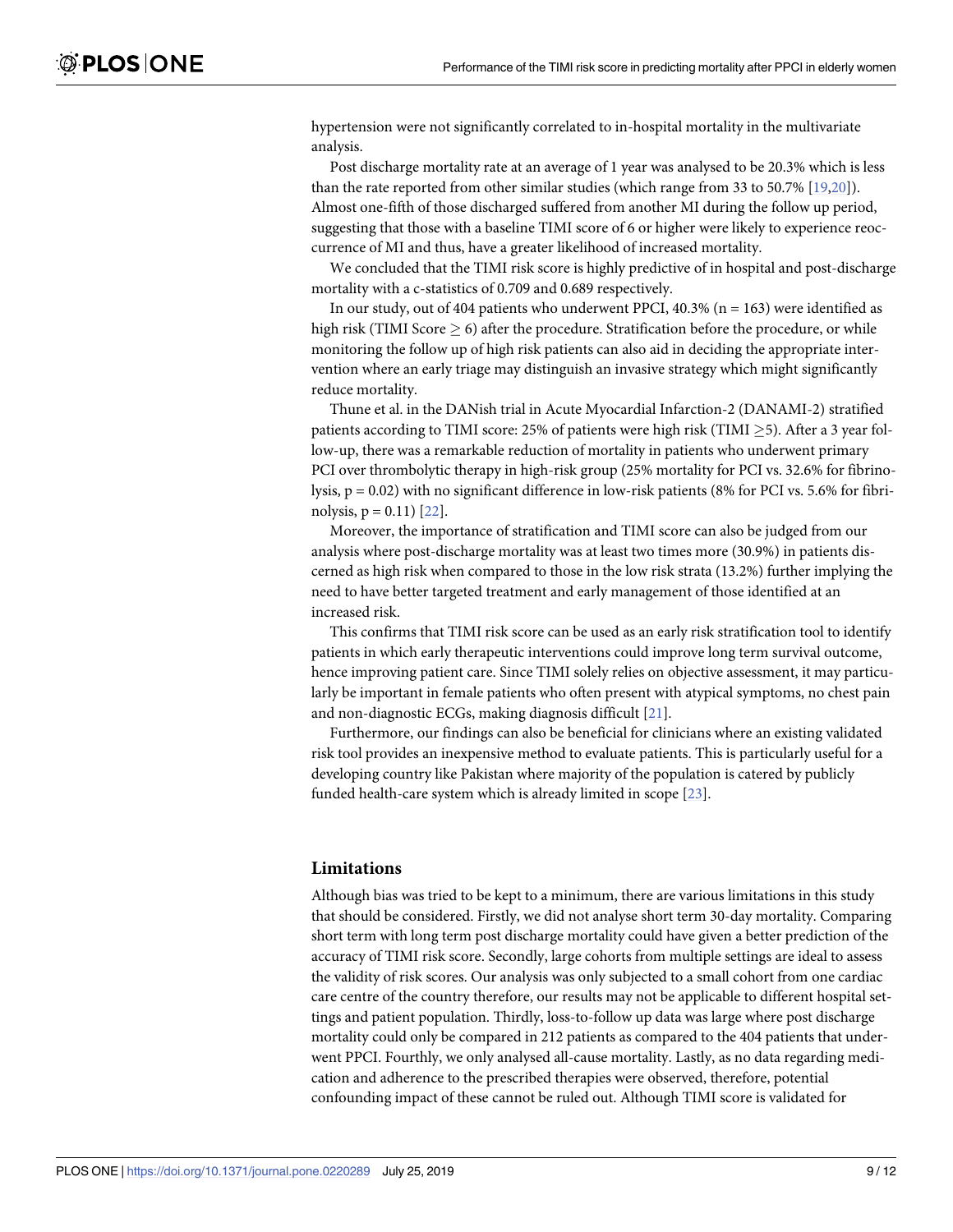<span id="page-11-0"></span>predicting all-cause mortality, further information about cause of death would have helped identify individual risk factors that may contribute to mortality in PPCI patients later in life.

# **Conclusion**

Our study validates the accuracy of TIMI risk score in elderly female patients by corroborating both in-hospital and long-term discriminative value, suggesting the use of this score in clinical setting to provide targeted treatment and monitor prognosis of a high-risk patient accordingly.

# **Supporting information**

**S1 [Dataset.](http://www.plosone.org/article/fetchSingleRepresentation.action?uri=info:doi/10.1371/journal.pone.0220289.s001) Dataset in SPSS format.** (SAV)

### **Author Contributions**

**Conceptualization:** Shumaila Furnaz, Tariq Ashraf.

**Data curation:** Musa Karim, Sajjad Ali, Uzzam Ahmed Khawaja, Tariq Jamal Siddiqi.

**Formal analysis:** Musa Karim, Tariq Jamal Siddiqi.

**Methodology:** Shumaila Furnaz, Izza Shahid, Sara Ali, Uzzam Ahmed Khawaja, Muhammad Tanzeel ul Haque, Muhammad Shariq Usman, Tariq Jamal Siddiqi.

**Project administration:** Shumaila Furnaz, Sajjad Ali, Izza Shahid, Uzzam Ahmed Khawaja.

**Resources:** Muhammad Tanzeel ul Haque.

**Supervision:** Tariq Ashraf.

**Validation:** Muhammad Shariq Usman.

**Writing – original draft:** Shumaila Furnaz, Musa Karim, Sajjad Ali, Izza Shahid, Sara Ali, Uzzam Ahmed Khawaja, Muhammad Tanzeel ul Haque, Muhammad Shariq Usman, Tariq Jamal Siddiqi.

**Writing – review & editing:** Shumaila Furnaz, Tariq Ashraf, Sara Ali.

#### **References**

- **[1](#page-3-0).** Rogers WJ, Frederick PD, Stoehr E, Canto JG, Ornato JP, Gibson CM, et al. Trends in presenting characteristics and hospital mortality among patients with ST elevation and non-ST elevation myocardial infarction in the National Registry of Myocardial Infarction from 1990 to 2006. Am Heart J. 2008 Dec 1; 156(6):1026–34. <https://doi.org/10.1016/j.ahj.2008.07.030> PMID: [19032996](http://www.ncbi.nlm.nih.gov/pubmed/19032996)
- **[2](#page-3-0).** Mehta RH, Sadiq I, Goldberg RJ, Gore JM, Avezum Á, Spencer F, et al. Effectiveness of primary percutaneous coronary intervention compared with that of thrombolytic therapy in elderly patients with acute myocardial infarction. Am Heart J. 2004 Feb 1; 147(2):253–9. <https://doi.org/10.1016/j.ahj.2003.08.007> PMID: [14760322](http://www.ncbi.nlm.nih.gov/pubmed/14760322)
- **[3](#page-3-0).** Littnerova S, Kala P, Jarkovsky J, Kubkova L, Prymusova K, Kubena P, et al. GRACE Score among Six Risk Scoring Systems (CADILLAC, PAMI, TIMI, Dynamic TIMI, Zwolle) Demonstrated the Best Predictive Value for Prediction of Long-Term Mortality in Patients with ST-Elevation Myocardial Infarction. PLoS One. 2015; 10:e0123215. <https://doi.org/10.1371/journal.pone.0123215> PMID: [25893501](http://www.ncbi.nlm.nih.gov/pubmed/25893501)
- **[4](#page-3-0).** Lansky AJ, Hochman JS, Ward PA, Mintz GS, Fabunmi R, Berger PB, et al. Percutaneous coronary intervention and adjunctive pharmacotherapy in women: a statement for healthcare professionals from the American Heart Association. Circulation. 2005; 111:940–53. [https://doi.org/10.1161/01.CIR.](https://doi.org/10.1161/01.CIR.0000155337.50423.C9) [0000155337.50423.C9](https://doi.org/10.1161/01.CIR.0000155337.50423.C9) PMID: [15687113](http://www.ncbi.nlm.nih.gov/pubmed/15687113)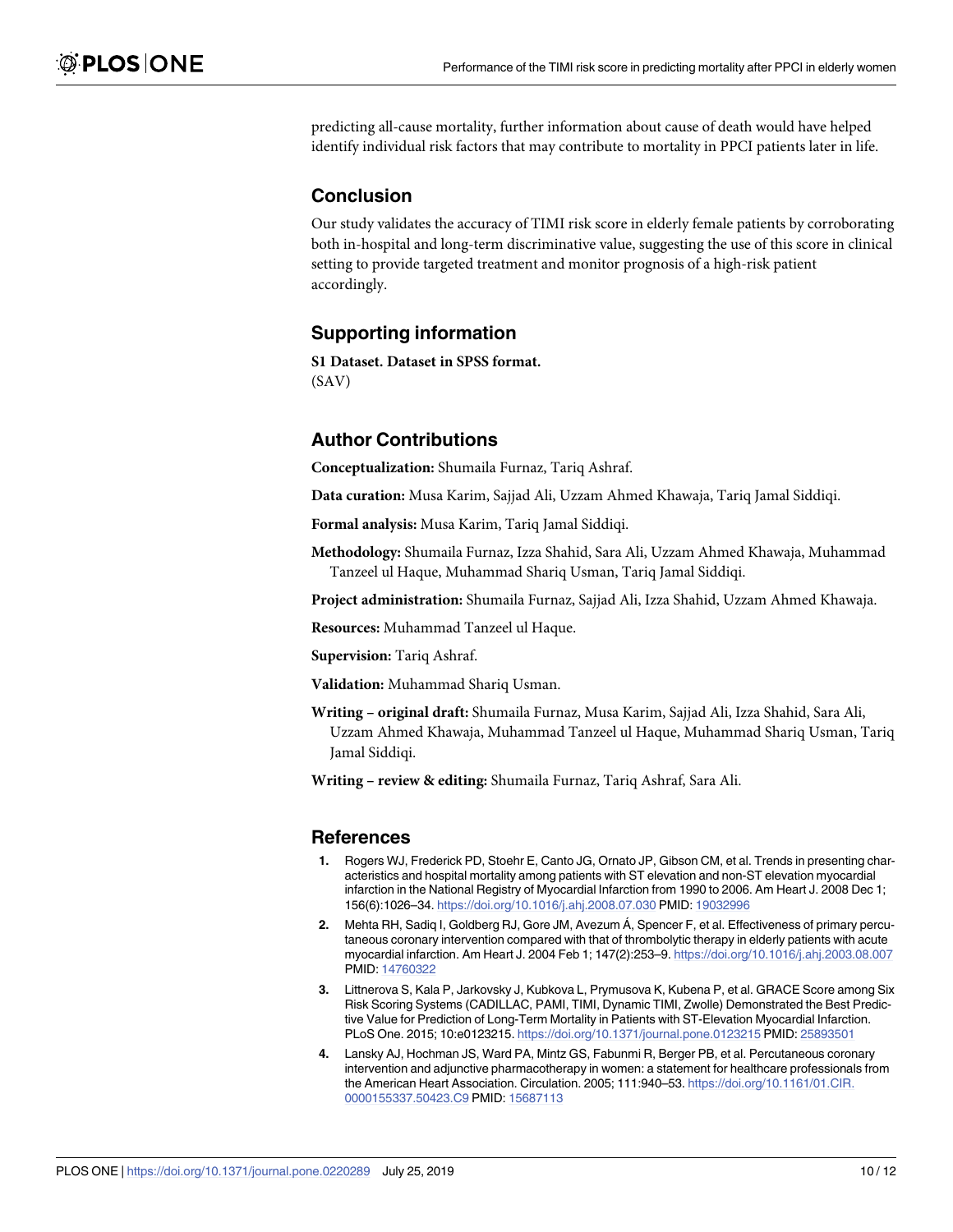- <span id="page-12-0"></span>**[5](#page-3-0).** Cenko E, Yoon J, Kedev S, Stankovic G, Vasiljevic Z, Krljanac G, et al. Sex differences in outcomes after STEMI: effect modification by treatment strategy and age. JAMA Intern Med. 2018 May 1; 178 (5):632–639. <https://doi.org/10.1001/jamainternmed.2018.0514> PMID: [29630703](http://www.ncbi.nlm.nih.gov/pubmed/29630703)
- **[6](#page-3-0).** Morrow DA, Antman EM, Charlesworth A, Cairns R, Murphy SA, de Lemos JA, et al. TIMI risk score for ST-elevation myocardial infarction: a convenient, bedside, clinical score for risk assessment at presentation: an intravenous nPA for treatment of infarcting myocardium early II trial substudy. Circulation. 2000 Oct 24; 102(17):2031–7. <https://doi.org/10.1161/01.cir.102.17.2031> PMID: [11044416](http://www.ncbi.nlm.nih.gov/pubmed/11044416)
- **[7](#page-3-0).** Gevaert SA, De Bacquer D, Evrard P, Convens C, Dubois P, Boland J, et al. Gender, TIMI risk score and in-hospital mortality in STEMI patients undergoing primary PCI: results from the Belgian STEMI registry. EuroIntervention. 2014 Jan 22; 9(9):1095–101. <https://doi.org/10.4244/EIJV9I9A184> PMID: [24457280](http://www.ncbi.nlm.nih.gov/pubmed/24457280)
- **8.** Abelin AP, David RB, Gottschall CA, Quadros AS. Accuracy of dedicated risk scores in patients undergoing primary percutaneous coronary intervention in daily clinical practice. Can J Cardiol. 2014 Jan 1; 30(1):125–31. <https://doi.org/10.1016/j.cjca.2013.07.673> PMID: [24238848](http://www.ncbi.nlm.nih.gov/pubmed/24238848)
- **[9](#page-3-0).** Lev EI, Kornowski R, Vaknin-Assa H, Porter A, Teplitsky I, Ben-Dor I, et al. Comparison of the predictive value of four different risk scores for outcomes of patients with ST-elevation acute myocardial infarction undergoing primary percutaneous coronary intervention. Am J Cardiol. 2008 Jul 1; 102(1):6–11. [https://](https://doi.org/10.1016/j.amjcard.2008.02.088) [doi.org/10.1016/j.amjcard.2008.02.088](https://doi.org/10.1016/j.amjcard.2008.02.088) PMID: [18572028](http://www.ncbi.nlm.nih.gov/pubmed/18572028)
- **[10](#page-3-0).** Lee PY, Alexander KP, Hammill BG, Pasquali SK, Peterson ED. Representation of elderly persons and women in published randomized trials of acute coronary syndromes. JAMA. 2001 Aug 8; 286(6):708– 13. <https://doi.org/10.1001/jama.286.6.708> PMID: [11495621](http://www.ncbi.nlm.nih.gov/pubmed/11495621)
- **[11](#page-3-0).** Jafar TH, Jafary FH, Jessani S, Chaturvedi N. Heart disease epidemic in Pakistan: women and men at equal risk. Am Heart J. 2005 Aug 1; 150(2):221–6. <https://doi.org/10.1016/j.ahj.2004.09.025> PMID: [16086922](http://www.ncbi.nlm.nih.gov/pubmed/16086922)
- **[12](#page-9-0).** Hafiz AM, Jan MF, Mori N, Gupta A, Bajwa T, Allaqaband S. Contemporary Clinical Outcomes of Primary Percutaneous Coronary Intervention in Elderly versus Younger Patients Presenting with Acute ST-Segment Elevation Myocardial Infarction. J Interv Cardiol. 2011 Aug; 24(4):357–65. [https://doi.org/](https://doi.org/10.1111/j.1540-8183.2011.00634.x) [10.1111/j.1540-8183.2011.00634.x](https://doi.org/10.1111/j.1540-8183.2011.00634.x) PMID: [21414028](http://www.ncbi.nlm.nih.gov/pubmed/21414028)
- **[13](#page-9-0).** de Boer SP, Roos-Hesselink JW, van Leeuwen MA, Lenzen MJ, van Geuns RJ, Regar E, et al. Excess mortality in women compared to men after PCI in STEMI: an analysis of 11,931 patients during 2000– 2009. Int J Cardiol. 2014 Sep 20; 176(2):456–63. <https://doi.org/10.1016/j.ijcard.2014.07.091> PMID: [25127966](http://www.ncbi.nlm.nih.gov/pubmed/25127966)
- **[14](#page-9-0).** De Luca L, Marini M, Gonzini L, Boccanelli A, Casella G, Chiarella F, et al. Contemporary trends and age-specific sex differences in management and outcome for patients with ST-segment elevation myocardial infarction. J Am Heart Assoc. 2016 Nov 23; 5(12):e004202. [https://doi.org/10.1161/JAHA.116.](https://doi.org/10.1161/JAHA.116.004202) [004202](https://doi.org/10.1161/JAHA.116.004202) PMID: [27881426](http://www.ncbi.nlm.nih.gov/pubmed/27881426)
- **[15](#page-9-0).** Sappa R, Grillo MT, Cinquetti M, Prati G, Spedicato L, Nucifora G, et al. Short and long-term outcome in very old patients with ST-elevation myocardial infarction after primary percutaneous coronary intervention. Int J Cardiol. 2017 Dec 15; 249:112–8. <https://doi.org/10.1016/j.ijcard.2017.09.025> PMID: [28935461](http://www.ncbi.nlm.nih.gov/pubmed/28935461)
- **16.** Fach A, Bünger S, Zabrocki R, Schmucker J, Conradi P, Garstka D, et al. Comparison of outcomes of patients with ST-segment elevation myocardial infarction treated by primary percutaneous coronary intervention analyzed by age groups (< 75, 75 to 85, and> 85 Years);(Results from the Bremen STEMI Registry). Am J Cardiol. 2015 Dec 15; 116(12):1802–9. <https://doi.org/10.1016/j.amjcard.2015.09.022> PMID: [26602071](http://www.ncbi.nlm.nih.gov/pubmed/26602071)
- [17](#page-9-0). Shah P, Najafi AH, Panza JA, Cooper HA. Outcomes and quality of life in patients  $\geq$  85 years of age with ST-elevation myocardial infarction. Am J Cardiol. 2009 Jan 15; 103(2):170–4. [https://doi.org/10.](https://doi.org/10.1016/j.amjcard.2008.08.051) [1016/j.amjcard.2008.08.051](https://doi.org/10.1016/j.amjcard.2008.08.051) PMID: [19121431](http://www.ncbi.nlm.nih.gov/pubmed/19121431)
- **[18](#page-9-0).** Damman P, Woudstra P, Kuijt WJ, Kikkert WJ, Hoef TP, Grundeken MJ, et al. Short-and Long-Term Prognostic Value of the TIMI Risk Score after Primary Percutaneous Coronary Intervention for ST-segment Elevation Myocardial Infarction. J Interv Cardiol. 2013 Feb; 26(1):8–13. [https://doi.org/10.1111/j.](https://doi.org/10.1111/j.1540-8183.2012.00763.x) [1540-8183.2012.00763.x](https://doi.org/10.1111/j.1540-8183.2012.00763.x) PMID: [22971136](http://www.ncbi.nlm.nih.gov/pubmed/22971136)
- **[19](#page-10-0).** Antoniucci D, Valenti R, Santoro GM, Bolognese L, Moschi G, Trapani M, et al. Systematic primary angioplasty in octogenarian and older patients. Am Heart J. 1999 Oct 1; 138(4):670–4.
- **[20](#page-10-0).** Valente S, Lazzeri C, Salvadori C, Chiostri M, Giglioli C, Poli S, et al. Effectiveness and safety of routine primary angioplasty in patients aged > 85 years with acute myocardial infarction. Circ J. 2008; 72(1):67-70. PMID: [18159102](http://www.ncbi.nlm.nih.gov/pubmed/18159102)
- **[21](#page-10-0).** Graham G. Acute coronary syndromes in women: recent treatment trends and outcomes. Clinical Medicine Insights: Cardiology. 2016 Jan; 10:CMC-S37145.